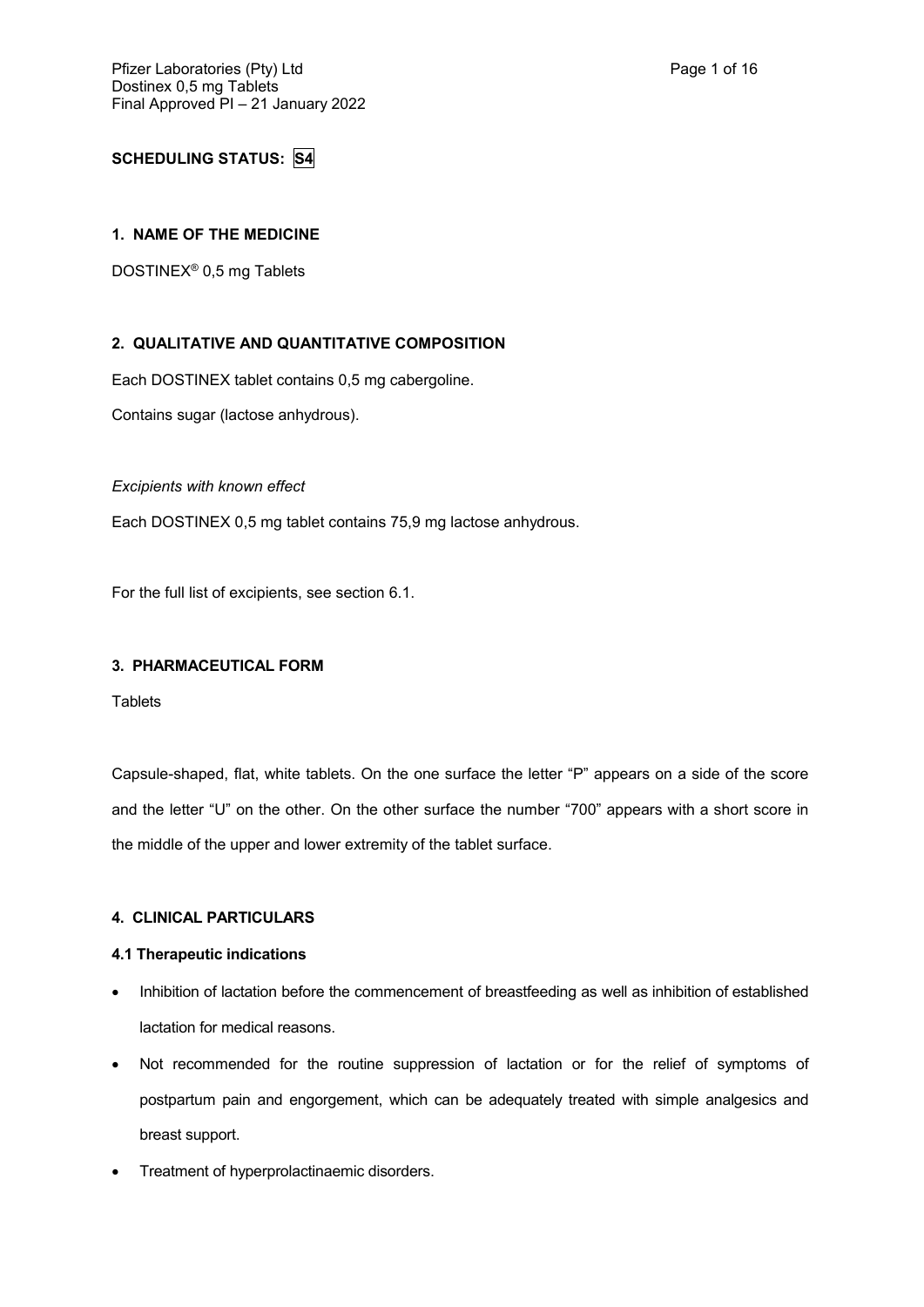### **4.2 Posology and method of administration**

Patients should be evaluated during dose escalation to determine the lowest dosage that produces the therapeutic response. Monitoring of serum prolactin levels at monthly intervals is advised.

Once the effective therapeutic dosage regimen has been reached, serum prolactin normalisation is usually observed within two to four weeks.

### **Posology**

## *Adults*

#### *For inhibition of lactation*

DOSTINEX should be administered during the first day post-partum. The recommended therapeutic dosage is 1 mg (two 0,5 mg tablets) given as a single dose.

### *For suppression of established lactation*

The recommended therapeutic dosage regimen is 0,25 mg (one-half 0,5 mg tablet) every 12 hours for two days (1 mg total dose). DOSTINEX should not be administered as a single dose greater than 0,25 mg in this indication since this reduces tolerability.

#### *For treatment of hyperprolactinaemic disorders*

The recommended initial dosage is 0,5 mg given in one or two doses per week. The weekly dose should be increased gradually, preferably by adding 0,5 mg per week at monthly intervals until an optimal therapeutic response is achieved.

The therapeutic dosage is usually 1 mg per week and ranges from 0,25 mg to 2 mg per week. Doses up to 4,5 mg per week have been used.

The dosage should preferably be adjusted according to prolactin blood levels.

Division of the weekly dose into multiple administrations is advised when doses higher than 1 mg per week are to be given.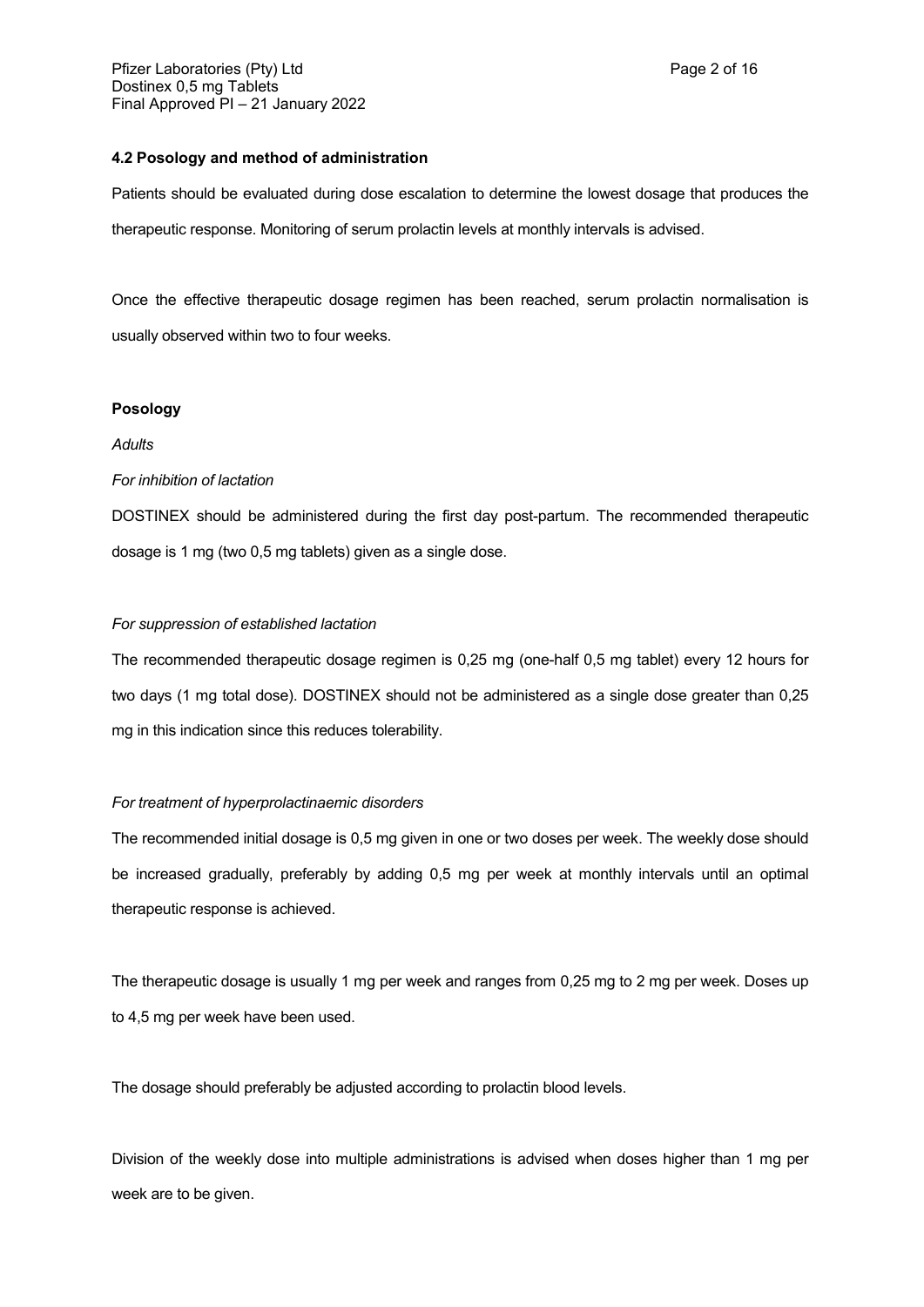## **Special populations**

#### *Use in the elderly*

DOSTINEX has not been formally studied in elderly patients with hyperprolactinaemic disorders.

### **Paediatric population**

Safety and efficacy have not been established in patients younger than 16 years.

### **Method of administration**

DOSTINEX is to be administered by the oral route, preferably taken with meals.

### **4.3 Contraindications**

- Hypersensitivity to cabergoline, any ergot alkaloid or to any of the excipients of DOSTINEX (listed in section 6.1)
- Pregnancy and breastfeeding (see section 4.6)
- By analogy with other ergot derivatives, DOSTINEX should not be used in women with preeclampsia or post-partum hypertension
- History of pulmonary, pericardial and retroperitoneal fibrotic disorders (see section 4.4)
- DOSTINEX is contraindicated in patients with hepatic insufficiency (see section 4.4)

#### *Long-term treatment*

Long term treatment is contraindicated in patients with cardiac valvulopathy as determined by pretreatment echocardiogram showing valve leaflet thickening, valve restriction, valve mixed restrictionstenosis (see section 4.4).

### **4.4 Special warnings and precautions for use**

#### *General*

DOSTINEX should be given with caution to patients with cardiovascular disease, Raynaud's syndrome, renal insufficiency, peptic ulcer or gastro-intestinal bleeding or with a history of serious, particularly psychotic, mental disorders.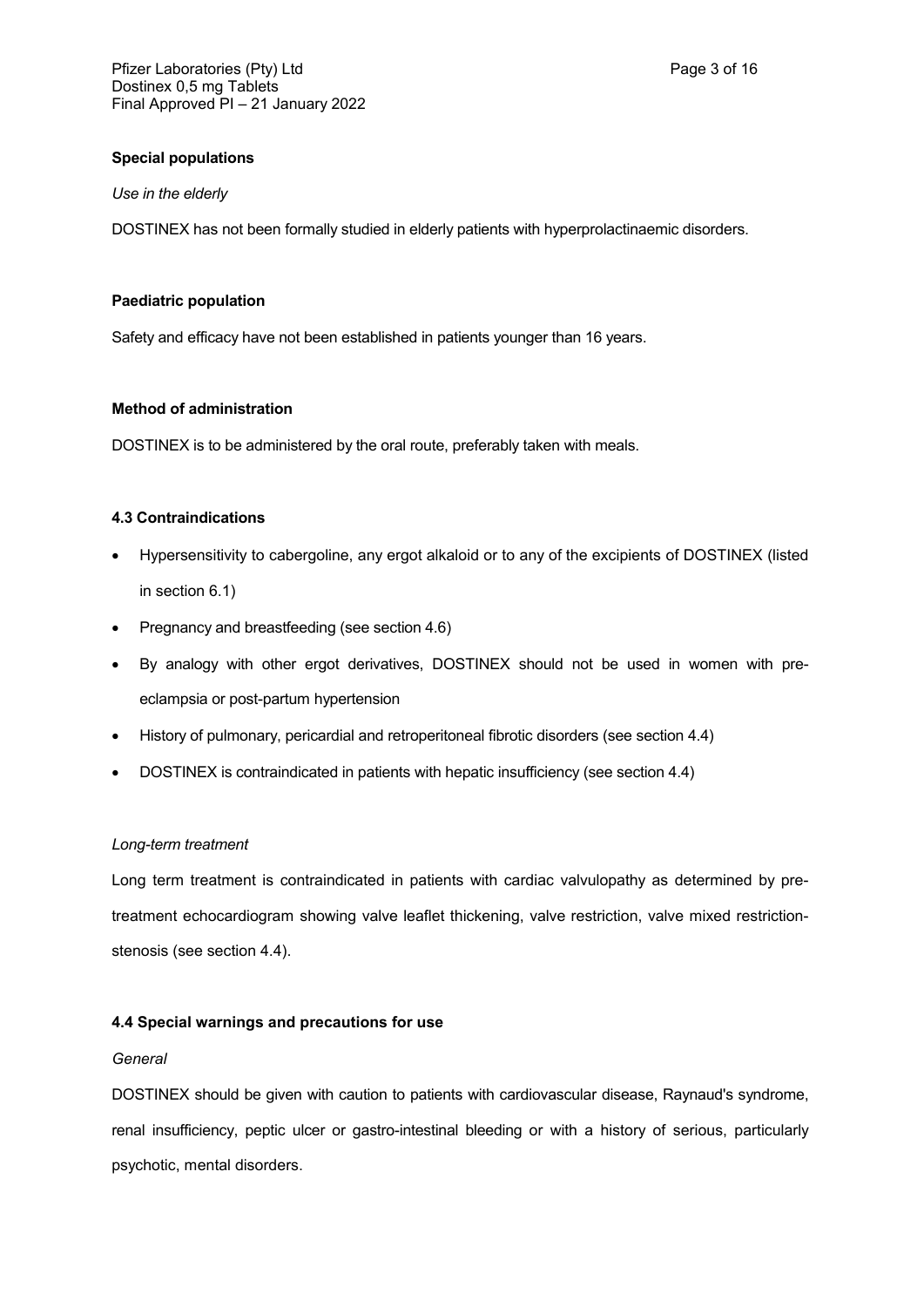### *Hepatic insufficiency*

Biliary excretion represents the main route of elimination DOSTINEX, it is advisable not to administer DOSTINEX to subjects with severe liver insufficiency (see section 4.3).

Compared to normal volunteers and those with lesser degrees of hepatic insufficiency, an increase in AUC has been seen in patients with severe hepatic insufficiency (Child-Pugh Class C) who received a single 1 mg dose.

### *Postural hypotension*

Postural hypotension can occur following administration of DOSTINEX. Care should be exercised when administering DOSTINEX concomitantly with other medicines known to lower blood pressure.

#### *Fibrosis/valvulopathy*

**Pleural effusion/pulmonary fibrosis and valvulopathy have been reported following long-term administration of DOSTINEX. Therefore, DOSTINEX should be not be used in patients with a history of, or current signs and/or clinical symptoms of, respiratory or cardiac disorders linked to fibrotic tissue. Erythrocyte sedimentation rate (ESR) has been found to be abnormally increased in association with pleural effusion/fibrosis. Chest x-ray examination is recommended in cases of unexplained ESR increases to abnormal values. Serum creatinine measurements can also be used to help in the diagnosis of fibrotic disorder. Following diagnosis of pleural effusion/pulmonary fibrosis or valvulopathy, the discontinuance of DOSTINEX has been reported to result in improvement of signs and symptoms (see section 4.3).**

#### *Long-term treatment*

### *Before initiating long-term treatment*

All patients must undergo a cardiovascular evaluation, including echocardiogram to assess the potential presence of asymptomatic valvular disease. It is also appropriate to perform baseline investigations of erythrocyte sedimentation rate or other inflammatory markers, lung function/chest X-ray and renal function prior to initiation of therapy. In patients with valvular regurgitation, it is not known whether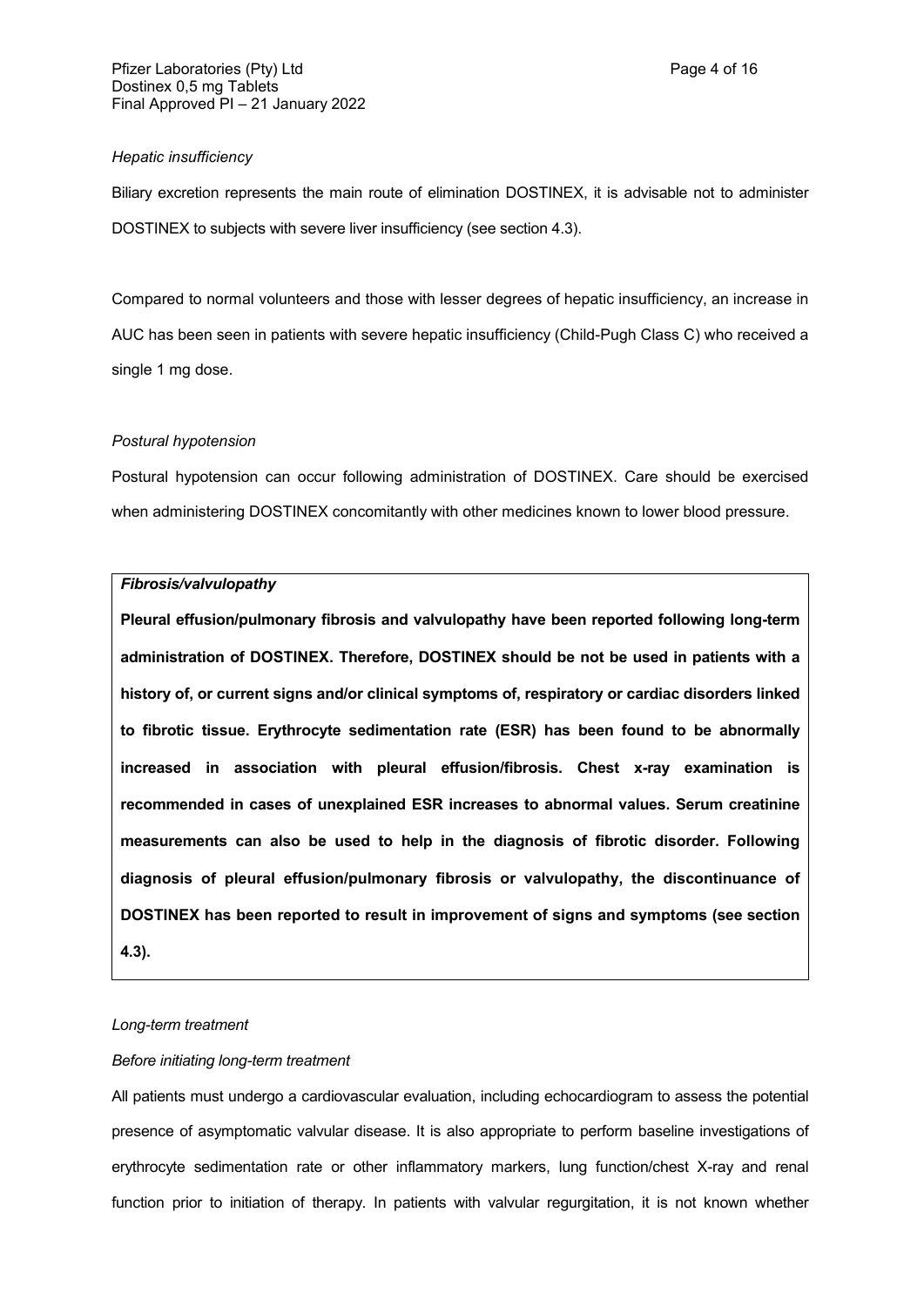DOSTINEX treatment might worsen the underlying disease. If fibrotic valvular disease is detected, the patient should not be treated with DOSTINEX (see section 4.3).

#### *During long-term treatment*

Fibrotic disorders can have an insidious onset and patients should be regularly monitored for possible manifestations of progressive fibrosis. Therefore, during treatment, attention should be paid to the signs and symptoms of:

- Pleuro-pulmonary disease such as dyspnoea, shortness of breath, persistent cough or chest pain
- Renal insufficiency or ureteral/abdominal vascular obstruction that may occur with pain in the loin/flank and lower limb oedema as well as any possible abdominal masses or tenderness that may indicate retroperitoneal fibrosis
- Cardiac failure: cases of valvular and pericardial fibrosis have often manifested as cardiac failure. Therefore, valvular fibrosis (and constrictive pericarditis) should be excluded if such symptoms occur.

Clinical diagnostic monitoring for development of fibrotic disorders, as appropriate, is essential. Following treatment initiation, the first echocardiogram must occur within 3 - 6 months; thereafter, the frequency of echocardiographic monitoring should be determined by appropriate individual clinical assessment with particular emphasis on the above-mentioned signs and symptoms, but must occur at least every 6 to 12 months.

DOSTINEX should be discontinued if an echocardiogram reveals new or worsened valvular regurgitation, valvular restriction or valve leaflet thickening (see section 4.3).

The need for other clinical monitoring (e.g. physical examination including cardiac auscultation, X-ray, CT scan) should be determined on an individual basis.

Additional appropriate investigations such as erythrocyte sedimentation rate, and serum creatinine measurements should be performed if necessary to support a diagnosis of a fibrotic disorder.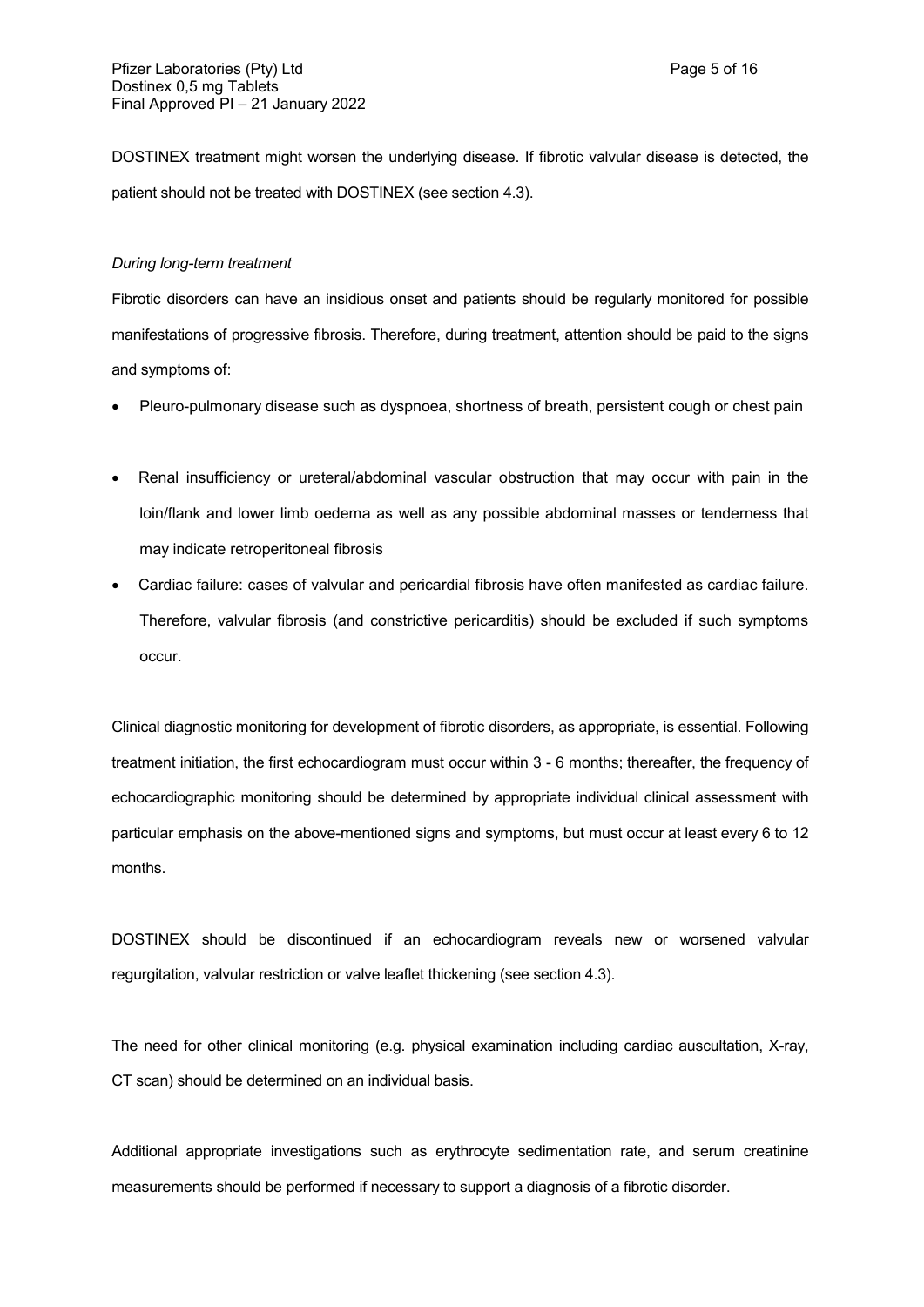#### *Somnolence/sudden sleep onset*

DOSTINEX has been associated with somnolence. Dopamine agonists can be associated with sudden sleep onset episodes in patients with Parkinson's disease. A reduction of dosage or termination of therapy may be considered (see section 4.7).

#### *Inhibition/suppression of physiologic lactation*

DOSTINEX should not be used in women with pregnancy-induced hypertension, for example, preeclampsia or post-partum hypertension (see section 4.3).

A single dose of 0,25 mg of DOSTINEX should not be exceeded in nursing women treated for suppression of established lactation to avoid potential postural hypotension (see Postural hypotension and section 4.3).

### *Treatment of hyperprolactinaemic disorders*

Since hyperprolactinaemia with amenorrhoea/galactorrhoea and infertility may be associated with pituitary tumours, a complete evaluation of the pituitary is indicated before treatment with DOSTINEX is initiated.

#### *Psychiatric*

Impulse control disorders such as pathological gambling, increased libido and hypersexuality have been reported in patients treated with dopamine agonists including DOSTINEX. This has been generally reversible upon reduction of the dose or treatment discontinuation.

### **Special populations**

The safety and efficacy of DOSTINEX have not been established in patients with renal and hepatic disease or in patients younger than 16 years..

#### *Excipients with known effect*

DOSTINEX contains lactose which may have an effect on the glycaemic control of patients with diabetes mellitus. Patients with the rare hereditary problems of galactose intolerance, total lactase deficiency or glucose-galactose malabsorption should not take this medicine.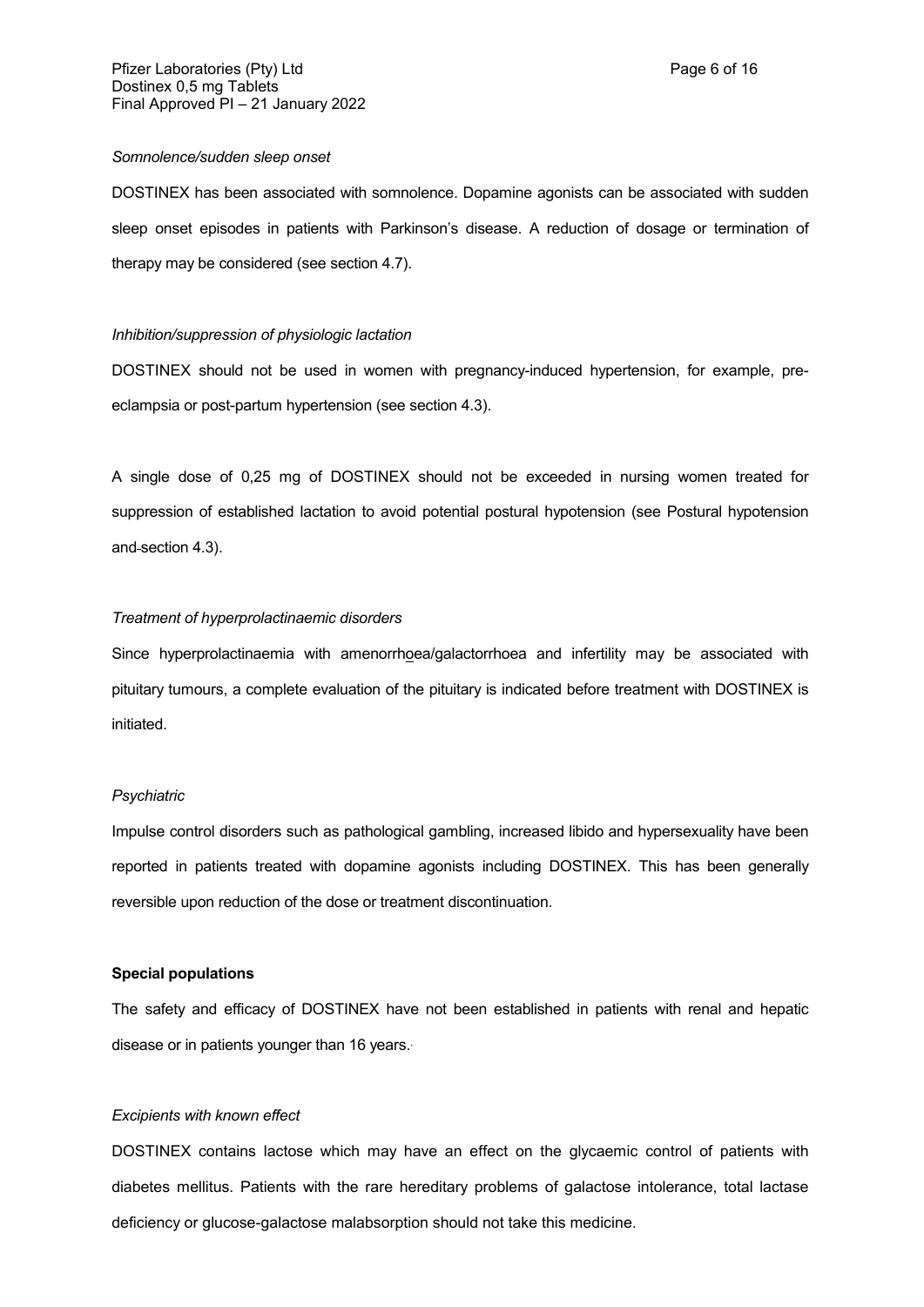### **4.5 Interaction with other medicines and other forms of interaction**

No information is available about interactions between DOSTINEX and other ergot alkaloids, therefore the concomitant use of these medicines during therapy with DOSTINEX is not recommended.

Since DOSTINEX exerts its therapeutic effect by direct stimulation of dopamine receptors, it should not be concurrently administered with medicines which have dopamine antagonist activity (such as phenothiazines, butyrophenones, thioxanthenes, metoclopramide), since these might reduce the prolactin-lowering effect of DOSTINEX.

DOSTINEX should not be used with macrolide antibiotics (e.g. erythromycin) due to the increased systemic bioavailability of DOSTINEX.

## **4.6 Fertility, pregnancy and lactation**

### **Pregnancy**

DOSTINEX is contraindicated in confirmed or suspected pregnancy.

If conception occurs during therapy with DOSTINEX, treatment should be discontinued. Before DOSTINEX is administered, pregnancy must be excluded.

Pregnancy should be avoided for at least one month following discontinuation of treatment with DOSTINEX due to the long half-life of the medicine and the limited data on in utero exposure (see section 4.3).

Pregnancy could occur in women treated for hyperprolactinaemic hypogonadism before restoration of the menstrual cycle; it is advisable to carry out a pregnancy test at least every four weeks during the period of amenorrhoea and afterwards every time the menstrual period is delayed by more than three days.

Women who do not wish to become pregnant should use a mechanical contraceptive during the treatment and after discontinuation until the ovulatory cycles cease.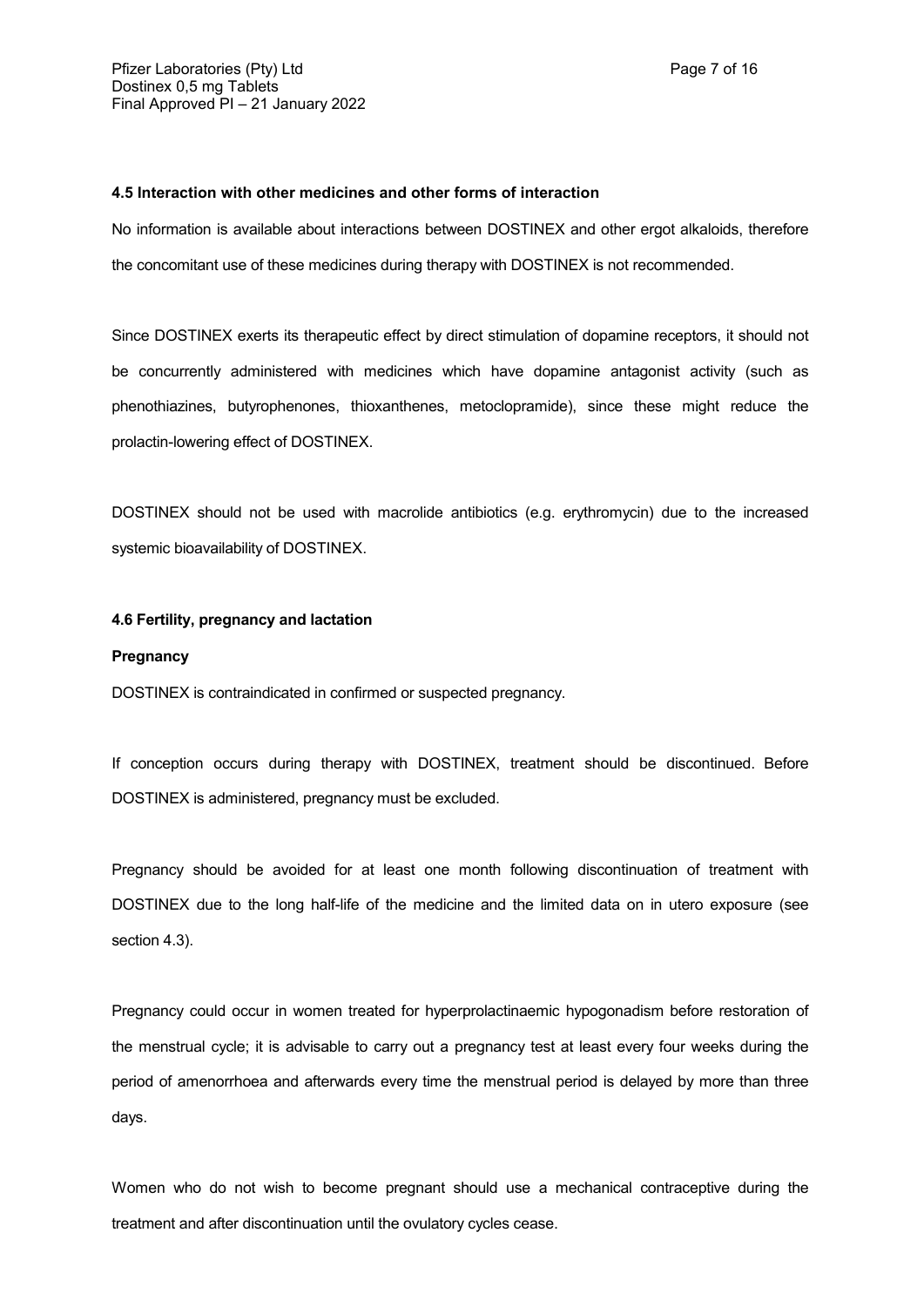When pregnancy is confirmed during the treatment, the use of DOSTINEX should be suspended, and as a precautionary measure, pituitary size should be monitored since expansion of pre-existent tumours could occur during pregnancy.

### **Breastfeeding**

In rats, DOSTINEX and/or its metabolites are excreted in milk. No information is available on the excretion in breast milk in humans; however mothers should not breastfeed their infants in case of failed lactation inhibition/suppression by DOSTINEX. Since it prevents lactation, DOSTINEX should not be administered to mothers with hyperprolactinaemic disorders who wish to breastfeed their infants.

#### **4.7 Effects on ability to drive and use machines**

Patients being treated with DOSTINEX and presenting with somnolence must be informed to refrain from driving or engaging in activities where impaired alertness may put themselves or others at risk of serious injury or death (e.g. operating machines) (see section 4.4, Somnolence/sudden sleep onset).

During the first days of DOSTINEX administration, patients should be cautioned about re-engaging in activities requiring rapid and precise responses such as driving an automobile or operating machinery.

#### **4.8 Undesirable effects**

#### *Summary of the safety profile*

DOSTINEX generally exerts a hypotensive effect in patients. Symptoms mainly appear during the first two weeks of therapy and disappear despite continued therapy.

Being an ergot derivative, DOSTINEX may also act in some patients as a vasoconstrictor.

Valvulopathy and fibrosis have been reported in association with DOSTINEX (see section 4.4).

#### *Tabulated summary of adverse reactions*

The table below contains side effects categorised as follows utilising the incidence rates: very common ≥ 1/10; common ≥ 1/100 to < 1/10; uncommon ≥ 1/1 000 to < 1/100; rare ≥ 1/10 000 to < 1/1 000; very rare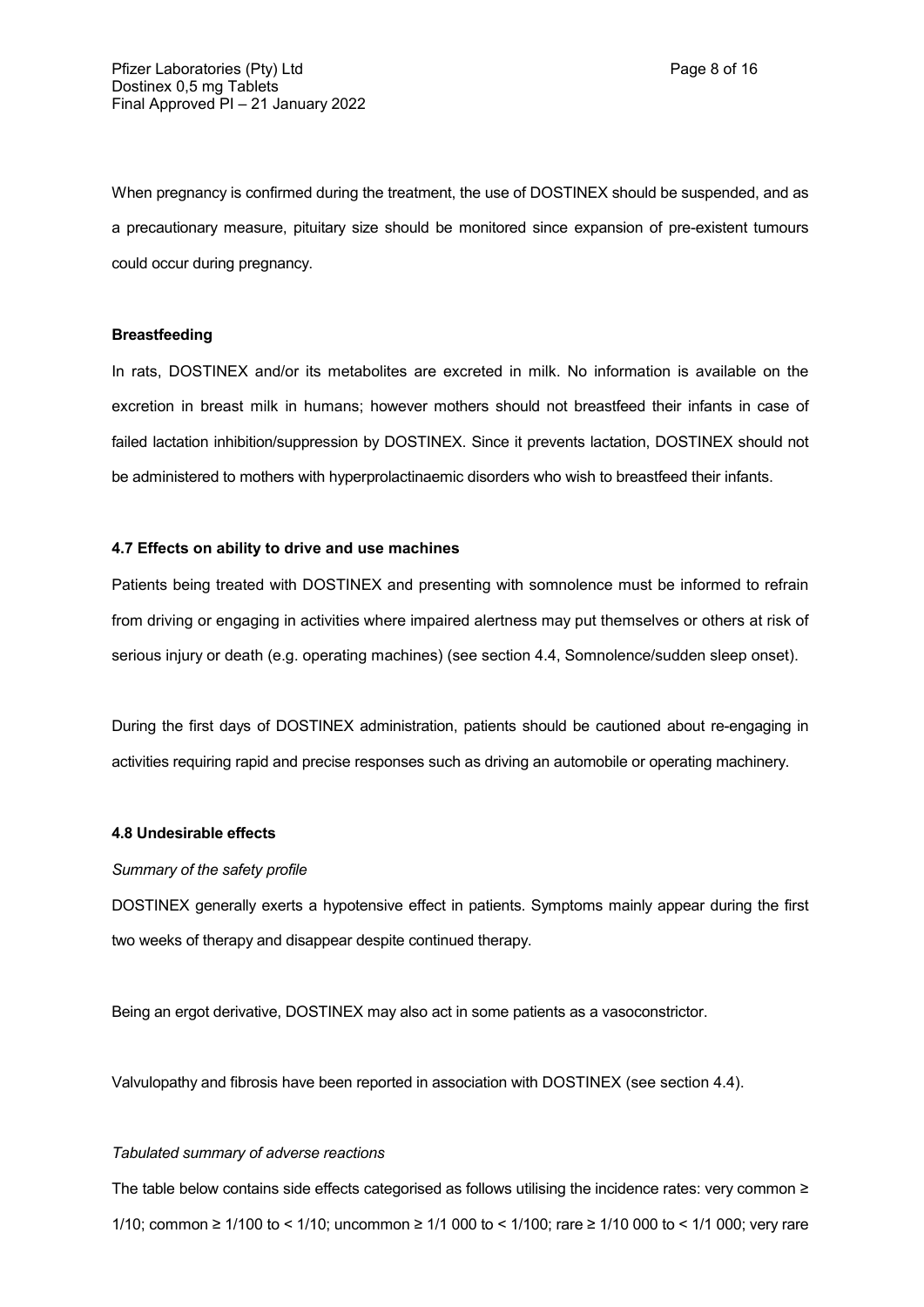$< 1/10000$ .

Adverse events have been observed in nursing women treated with 0,25 mg of DOSTINEX every 12 hours for 2 days for suppression of lactation.

Table 1 includes side effects reported when DOSTINEX was used for the inhibition of lactation.

| Table 1: Inhibition of lactation |                  |                              |
|----------------------------------|------------------|------------------------------|
| System organ class               | <b>Frequency</b> | Side effect                  |
| Nervous system disorders         | Common           | Dizziness, vertigo, headache |
|                                  | Uncommon         | Transient hemianopsia        |
|                                  | Rare             | Somnolence                   |
| Cardiac disorders                | Uncommon         | Palpitations                 |
| Respiratory, thoracic and        | Uncommon         | Epistaxis                    |
| mediastinal disorders            |                  |                              |

| Gastrointestinal disorders | Common | Abdominal pain, nausea                      |
|----------------------------|--------|---------------------------------------------|
|                            | Rare   | Epigastric pain                             |
| Investigations             | Common | Decreases in blood pressure ( $\geq 20$     |
|                            |        | mmHg systolic and $\geq 10$ mmHg diastolic) |

Table 2 includes events reported when DOSTINEX was used for the suppression of lactation.

| Table 2: Suppression of lactation |                  |                                             |
|-----------------------------------|------------------|---------------------------------------------|
| System organ class                | <b>Frequency</b> | Side effect                                 |
| Nervous system disorders          | Common           | Dizziness, vertigo, headache,<br>somnolence |
|                                   | Uncommon         | Syncope                                     |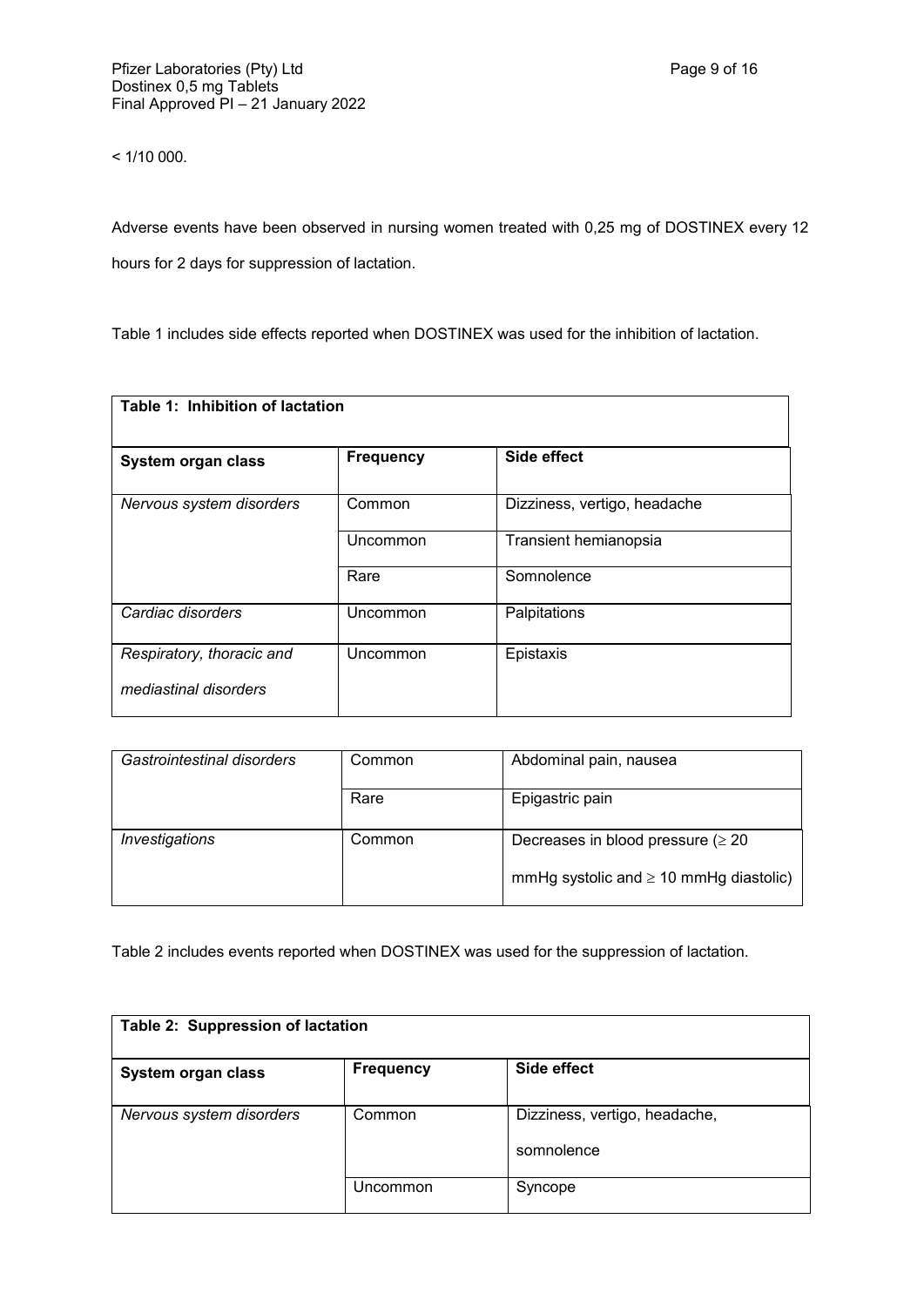| Vascular disorders             | Uncommon | Hot flushes            |
|--------------------------------|----------|------------------------|
| Gastrointestinal disorders     | Common   | Abdominal pain, nausea |
|                                | Uncommon | Vomiting               |
| General disorders and          | Uncommon | Asthenia               |
| administration site conditions |          |                        |

## *Hyperprolactinaemic disorders*

Data obtained in a controlled clinical trial of 6 months therapy, with doses ranging between 1 and 2 mg per week given in two weekly administrations, indicate a 68 % incidence of adverse events during therapy with DOSTINEX. Most disappeared with continued therapy. Severe adverse events were reported at least once during therapy by 14 % of patients. Therapy was discontinued because of adverse events in approximately 3 % of patients. Adverse events subsided upon discontinuation of DOSTINEX, usually within a few days.

Table 3 includes events reported when DOSTINEX was used for the treatment of hyperprolactinaemic disorders.

| Table 3: Hyperprolactinaemic disorders |                  |                              |
|----------------------------------------|------------------|------------------------------|
| System organ class                     | <b>Frequency</b> | Side effect                  |
| Psychiatric disorders                  | Common           | Depression                   |
| Nervous system disorders               | Very common      | Dizziness, vertigo, headache |
|                                        | Uncommon         | Paraesthesia                 |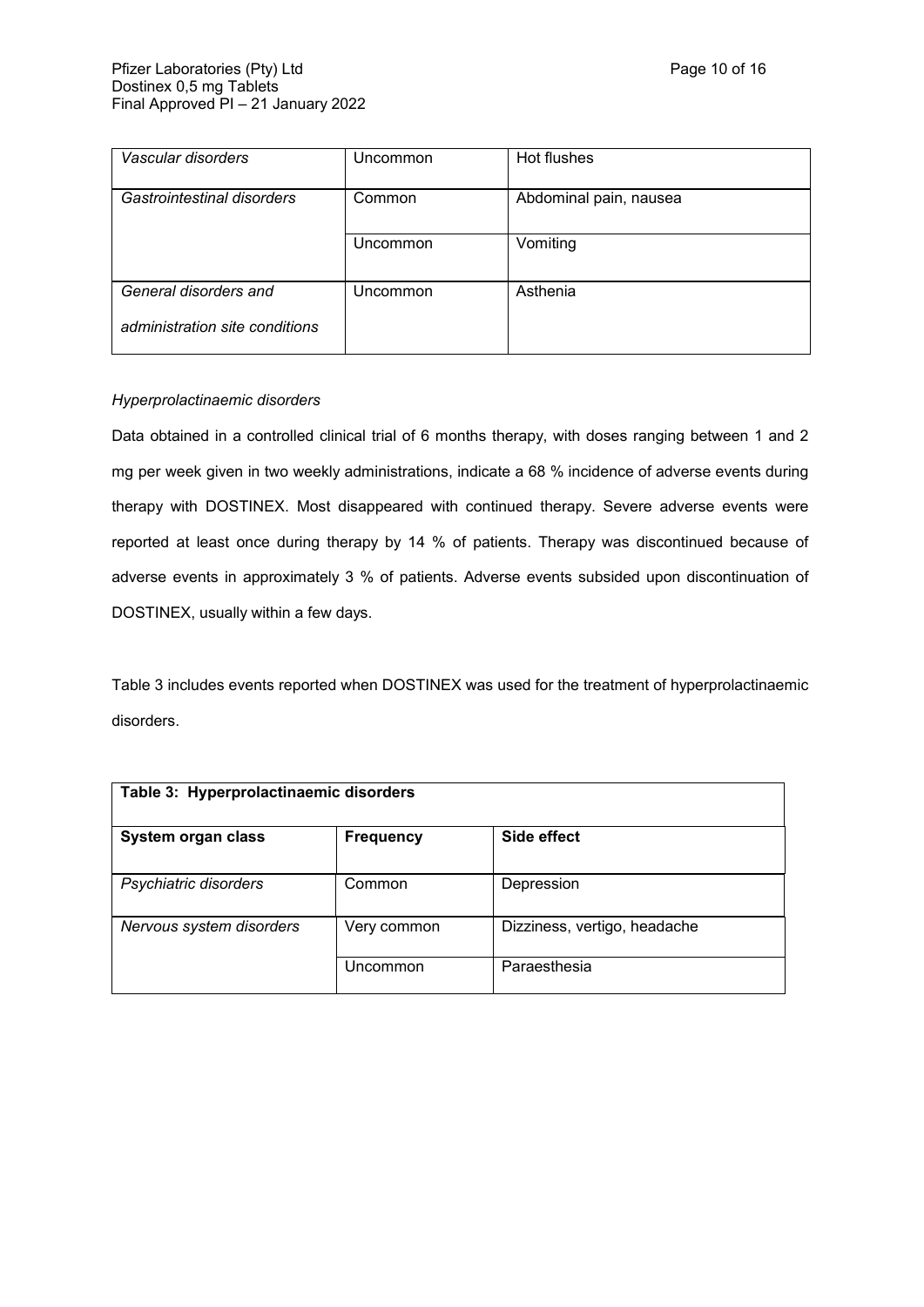| Vascular disorders             | Common      | Hot flushes                           |
|--------------------------------|-------------|---------------------------------------|
| Gastrointestinal disorders     | Very common | Abdominal pain, dyspepsia, gastritis, |
|                                |             | nausea                                |
|                                | Common      | Constipation, vomiting                |
| Reproductive system and        | Common      | Breast pain                           |
| breast disorders               |             |                                       |
| General disorders and          | Very common | Asthenia, fatigue                     |
| administration site conditions |             |                                       |
|                                |             |                                       |

## *General*

Table 4 includes general events.

| <b>Table 4: General</b>                            |                  |                                                                                                                |
|----------------------------------------------------|------------------|----------------------------------------------------------------------------------------------------------------|
| System organ class                                 | <b>Frequency</b> | Side effect                                                                                                    |
| Vascular disorders                                 | Common           | DOSTINEX generally exerts a<br>hypotensive effect in patients on long-<br>term treatment, postural hypotension |
|                                                    | Uncommon         | Digital vasospasm, fainting                                                                                    |
| Musculoskeletal and<br>connective tissue disorders | Uncommon         | Leg cramps                                                                                                     |
| Investigations                                     | Uncommon         | Decrease in haemoglobin values in<br>amenorrhoeic women during the first few<br>months after menses resumption |

# *Post-marketing studies*

The following events (in Table 5) have been reported in association with DOSTINEX: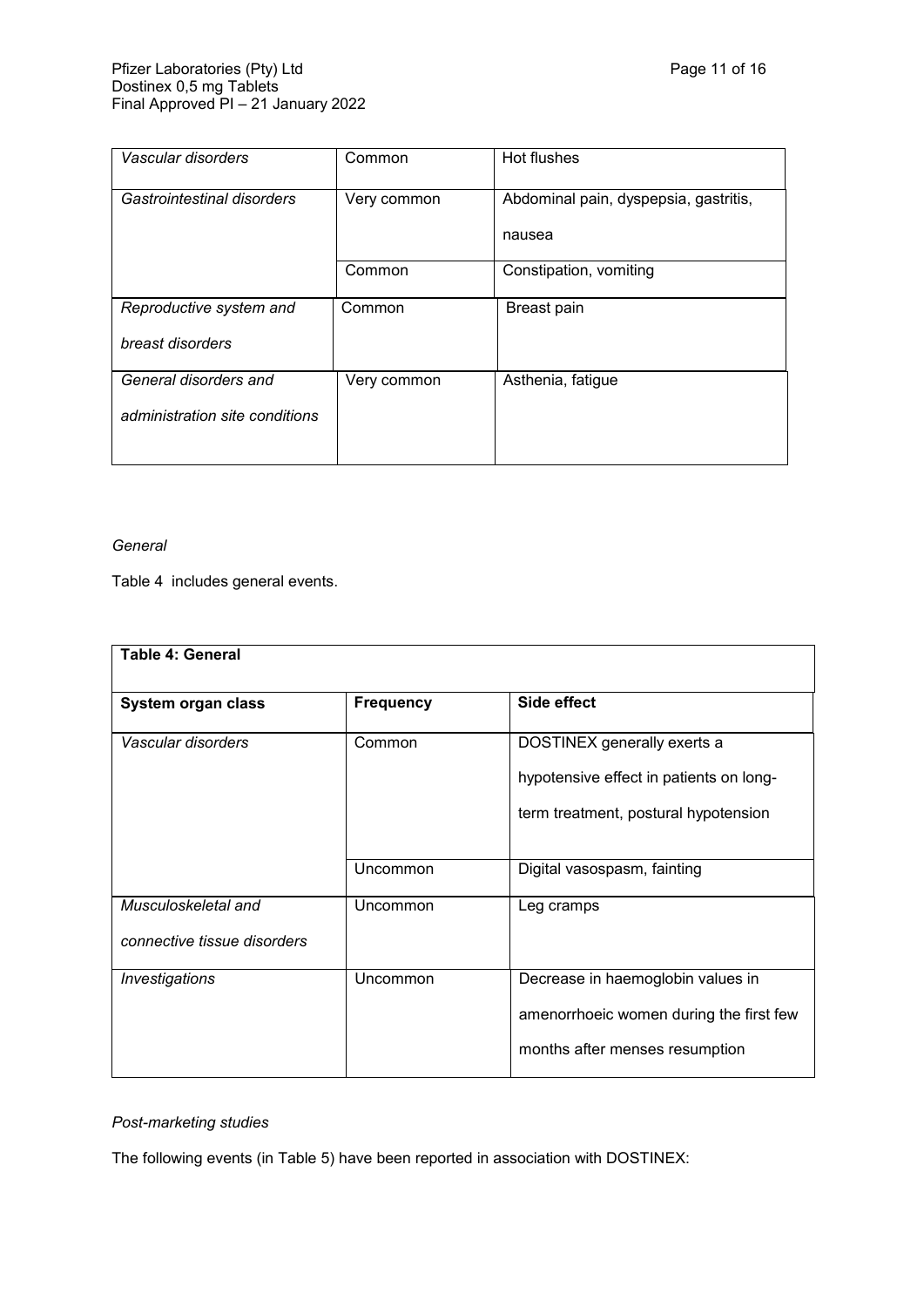| Table 5                                                 |                                                                                                                                               |  |
|---------------------------------------------------------|-----------------------------------------------------------------------------------------------------------------------------------------------|--|
| System organ class                                      | Side effect                                                                                                                                   |  |
| Immune system disorders                                 | Hypersensitivity reaction                                                                                                                     |  |
| Psychiatric disorders                                   | Aggression, delusions, impulse control disorders such<br>as hypersexuality, increased libido and pathological<br>gambling, psychotic disorder |  |
| Respiratory, thoracic and mediastinal                   | Dyspnoea, respiratory disorder, respiratory failure,                                                                                          |  |
| disorders                                               | valvulopathy                                                                                                                                  |  |
| <b>Hepatobiliary disorders</b>                          | Abnormal hepatic function                                                                                                                     |  |
| Skin and subcutaneous tissue<br>disorders               | Alopecia, rash                                                                                                                                |  |
| General disorders and administration<br>site conditions | Oedema, fibrosis                                                                                                                              |  |
| Investigations                                          | Abnormal liver function tests, increased blood<br>creatinine phosphokinase                                                                    |  |

The prevalence of asymptomatic valvular regurgitation is significantly greater than that of non-ergot dopamine agonists (see section 4.3 and section 4.4).

### *Reporting of suspected adverse reactions*

Reporting suspected adverse reactions after authorisation of the medicine is important. It allows continued monitoring of the benefit/risk balance of the medicine. Health care providers are asked to report any suspected adverse reactions to SAHPRA via the "**6.04 Adverse Drug Reactions Reporting Form**", found online under SAHPRA's publications:

<https://www.sahpra.org.za/Publications/Index/8>

## **4.9 Overdose**

Symptoms of overdosage would likely be those of over-stimulation of dopamine receptors, e.g. nausea, vomiting, gastric complaints, postural hypotension confusion/psychosis or hallucinations.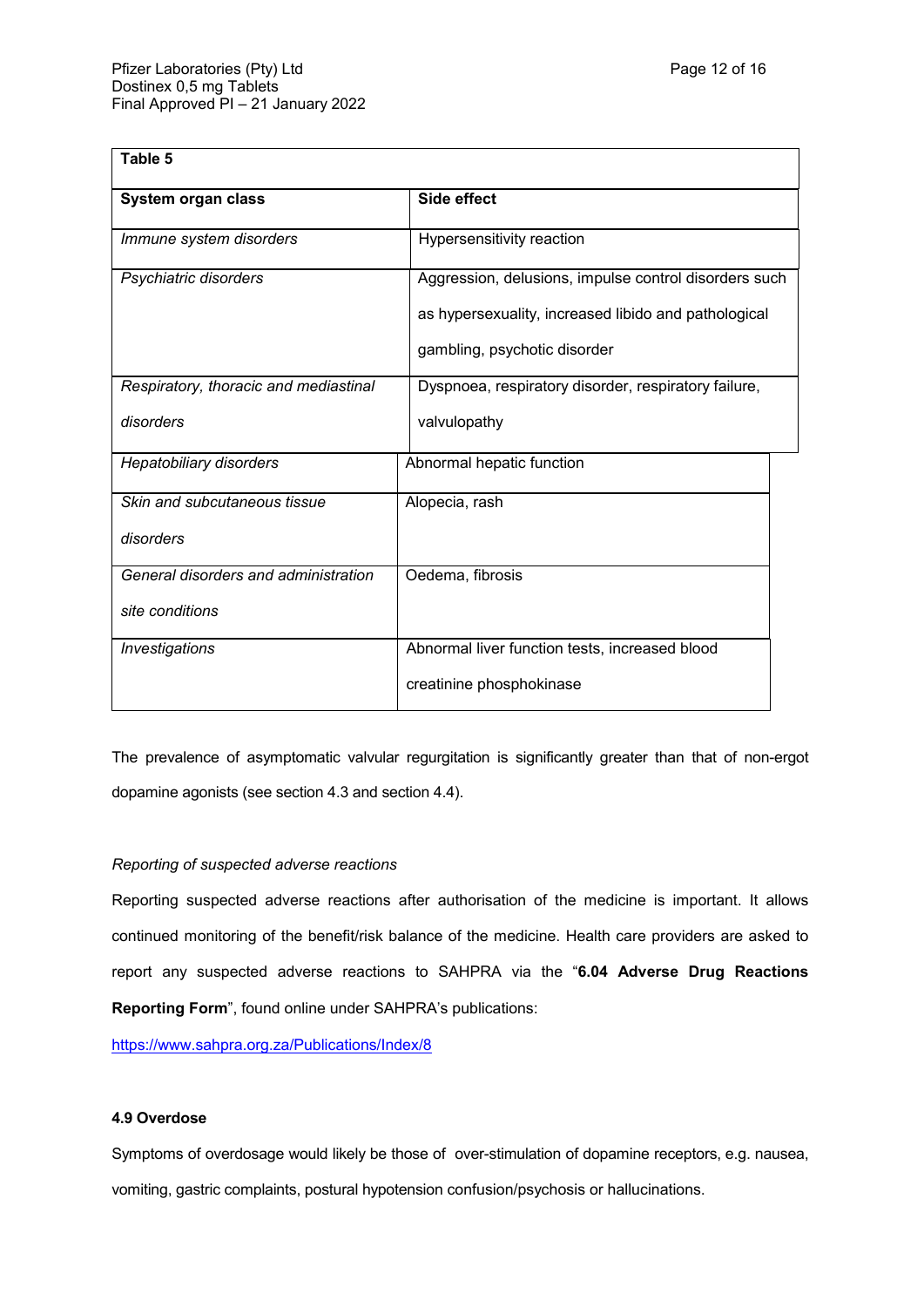Supportive measures should be undertaken to remove any unabsorbed medicine and maintain blood pressure if necessary. In addition, the administration of dopamine antagonist medicines may be advisable.

#### **5. PHARMACOLOGICAL PROPERTIES**

### **5.1 Pharmacodynamic properties**

Category and class: A 21.12 Hormone inhibitors

Cabergoline is a dopaminergic ergoline derivative with prolactin lowering activity. It acts by direct stimulation of the D<sub>2</sub>-dopamine receptors on pituitary lactotrophs, thus inhibiting prolactin secretion. In addition, cabergoline exerts a central dopaminergic effect via D<sub>2</sub>-receptor stimulation at oral doses higher than those effective in lowering serum prolactin levels. The prolactin-lowering effect of cabergoline is probably due to its persistence in the target organ as suggested by the slow elimination of total radioactivity from the pituitary after a single oral dose in rats (t<sup>½</sup> of approximately 60 hours).

The pharmacodynamic effects of cabergoline have been studied in healthy volunteers, puerperal women and hyperprolactinaemic patients. After a single oral administration of cabergoline (0,3 - 1,5 mg) a significant decrease in serum prolactin levels was observed in each of the populations studied. The effect is prompt (within 3 hours from administration) and persistent (up to 7 - 28 days in healthy volunteers and hyperprolactinaemic patients and up to 14 - 21 days in puerperal women). The prolactin-lowering effect is dose-related, both in terms of degree of effect and duration of action.

With regard to the endocrine effects of cabergoline not related to the antiprolactinaemic effect, available data from humans confirm the experimental findings in animals, indicating that the test compound has a selective action with no effect on basal secretion of other pituitary hormones or cortisol. The pharmacodynamic actions of cabergoline, not correlated with the therapeutic effect, only relate to blood pressure decrease. The maximal hypotensive effect of cabergoline as a single dose usually occurs during the first 6 hours after intake and is dose-dependent both in terms of maximal decrease and frequency.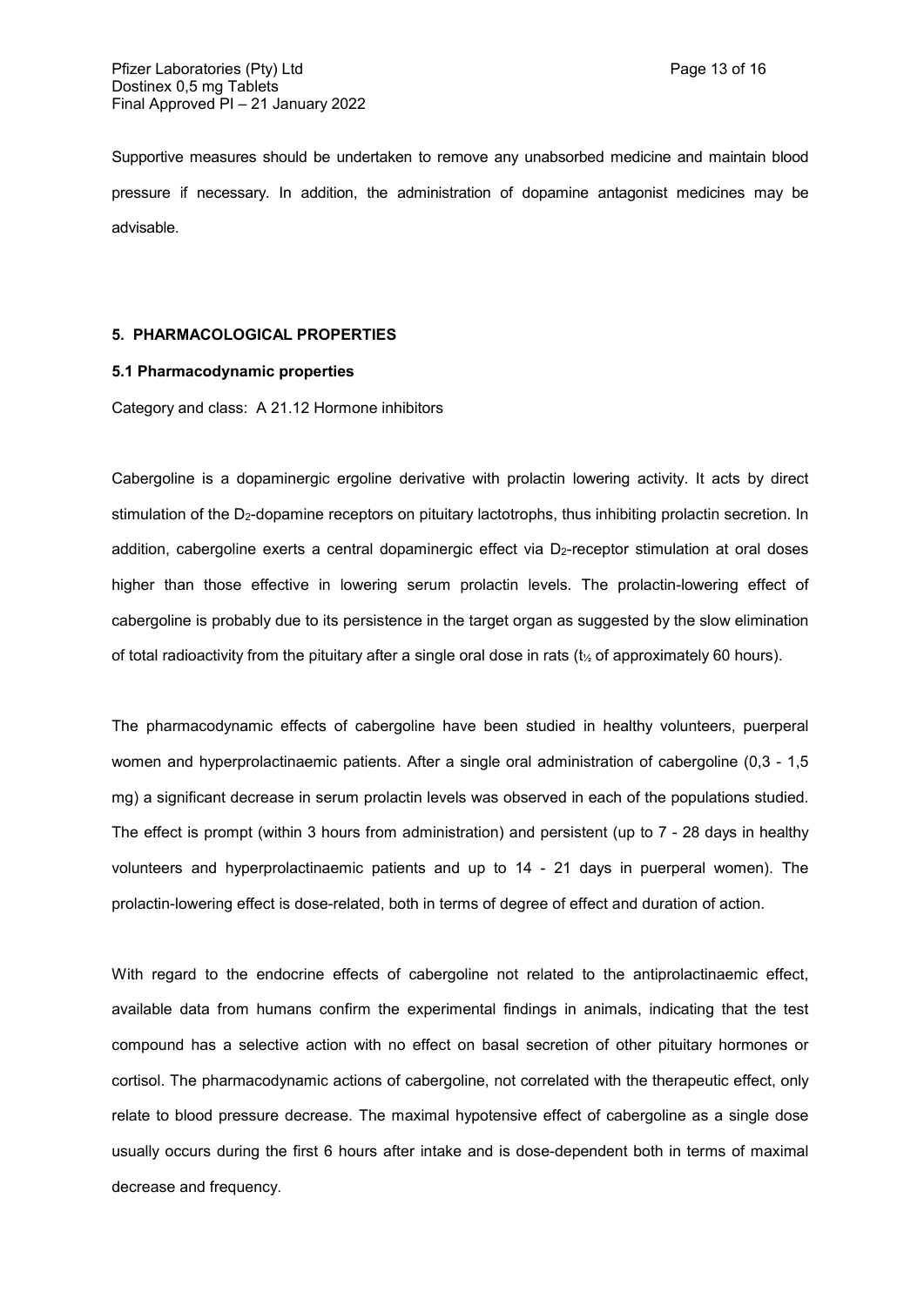### **5.2 Pharmacokinetic properties**

The pharmacokinetic and metabolic profiles of cabergoline have been studied in healthy volunteers of both sexes and in female hyperprolactinaemic patients.

After oral administration of the labelled compound, radioactivity was absorbed from the gastrointestinal tract and the peak of radioactivity in plasma was between 0,5 and 4 hours.

Ten days after administration about 18 % and 72 % of the radioactive dose was recovered in urine and faeces, respectively. Unchanged medicine in urine accounted for 2 - 3 % of the dose.

The low urinary excretion of unchanged cabergoline has been confirmed also in studies with nonradioactive product. The elimination half-life of cabergoline, estimated from urinary excretion rates, is long (63 - 68 hours in healthy volunteers, 79 - 115 hours in hyperprolactinaemic patients) – using a HPLC method.

On the basis of the elimination half-life, steady state conditions should be achieved after 4 weeks, as confirmed by the mean peak plasma levels of cabergoline obtained after a single dose  $(37 \pm 8 \text{ pg/mL})$ and after a 4 week multiple regimen (101  $\pm$  43 pg/mL).

*In vitro* experiments showed that cabergoline at concentrations of 0,1 - 10 ng/mL is 41 – 42 % bound to plasma proteins. Food does not appear to affect the absorption and disposition of cabergoline.

Biliary excretion is the main route of elimination.

In rats cabergoline and/or its metabolites are excreted in milk; no information on its excretion in maternal milk in humans is available.

#### **6. PHARMACEUTICAL PARTICULARS**

#### **6.1 List of excipients**

Lactose anhydrous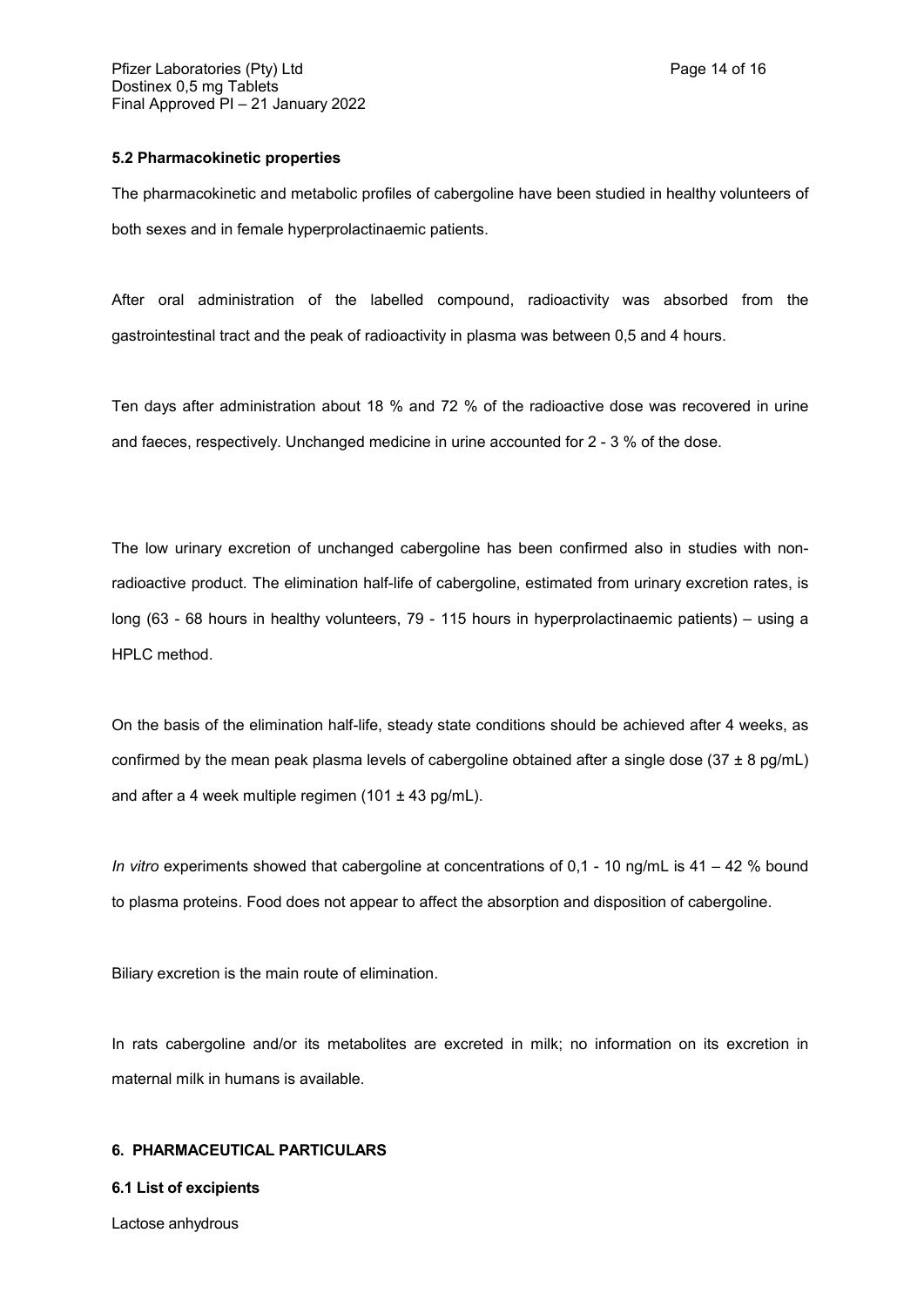Leucine

## **6.2 Incompatibilities**

Not applicable.

## **6.3 Shelf life**

24 months

## **6.4 Special precautions for storage**

Store below 30°C in airtight containers and protect from light.

## **6.5 Nature and contents of container**

Amber glass bottles with an aluminium tamper evident screw cap or high-density polyethylene (HDPE) bottles with child-resistant polypropylene (PP) cap containing 2, 4 or 8 tablets.

Not all pack sizes may be marketed.

## **6.6 Special precautions for disposal**

No special requirements.

## **7. HOLDER OF CERTIFICATE OF REGISTRATION**

Pfizer Laboratories (Pty) Ltd 85 Bute Lane Sandton 2196 South Africa Tel: +27(0)11 320 6000 / 0860 734 937 (Toll-free South Africa)

## **8. REGISTRATION NUMBER**

28/21.12/0244